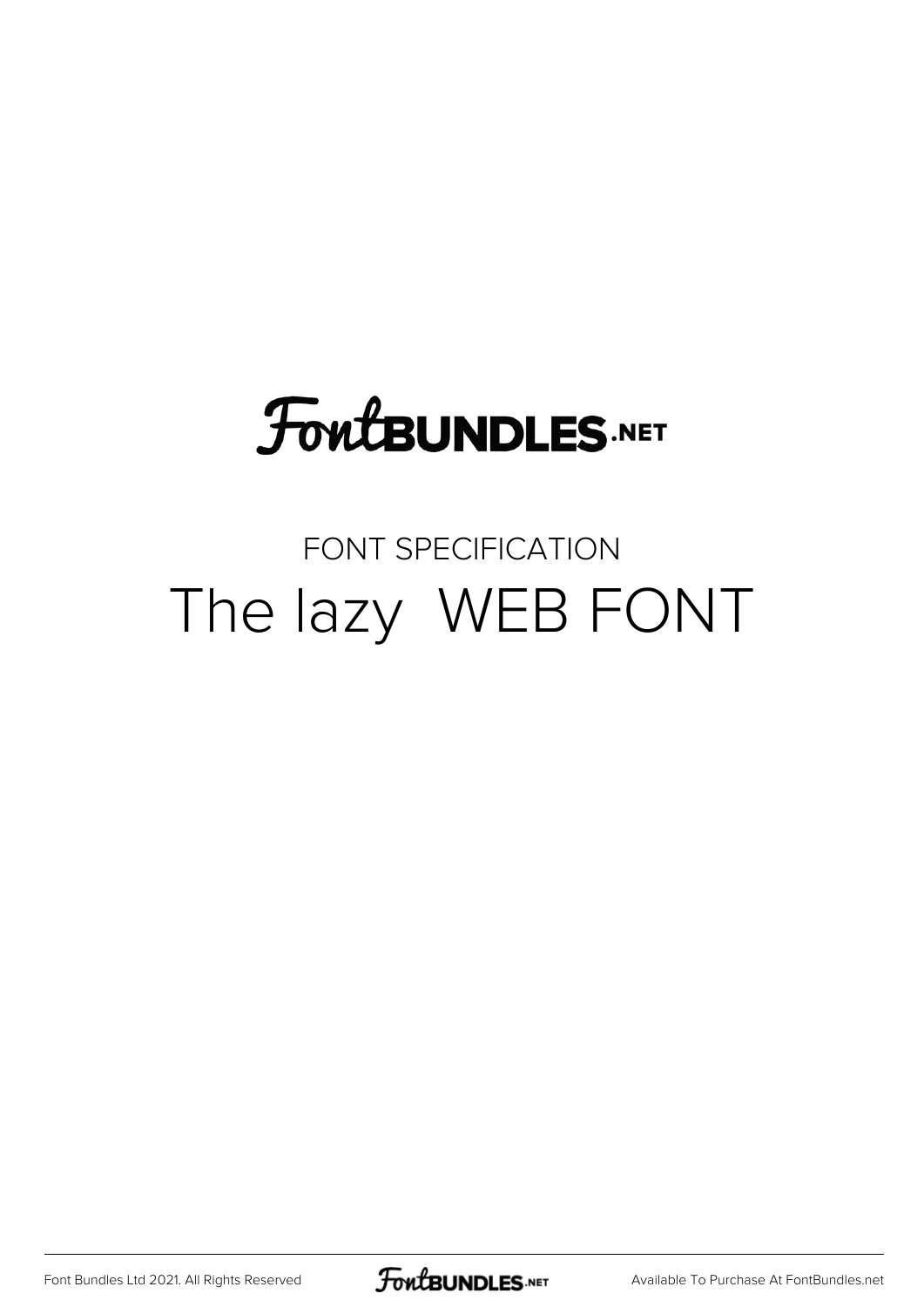## the lazy - Regular

**Uppercase Characters** 

 $\begin{array}{c}\nA\mathcal{B} & C\mathcal{D} & C\mathcal{F} & \mathcal{Y}\mathcal{J}\mathcal{J}\mathcal{J}\mathcal{K}\mathcal{J}\mathcal{M} \\
\mathcal{J} & 0 & D\mathcal{D}\mathcal{R}\mathcal{S}\mathcal{T}\mathcal{M}\mathcal{V}\mathcal{M}\mathcal{X}\mathcal{Y}\mathcal{J}\n\end{array}$ 

Lowercase Characters

abcdelghijklmnopqrstuvwx  $4\%$ 

## **Numbers** 0123456789

**Punctuation and Symbols** 



All Other Glyphs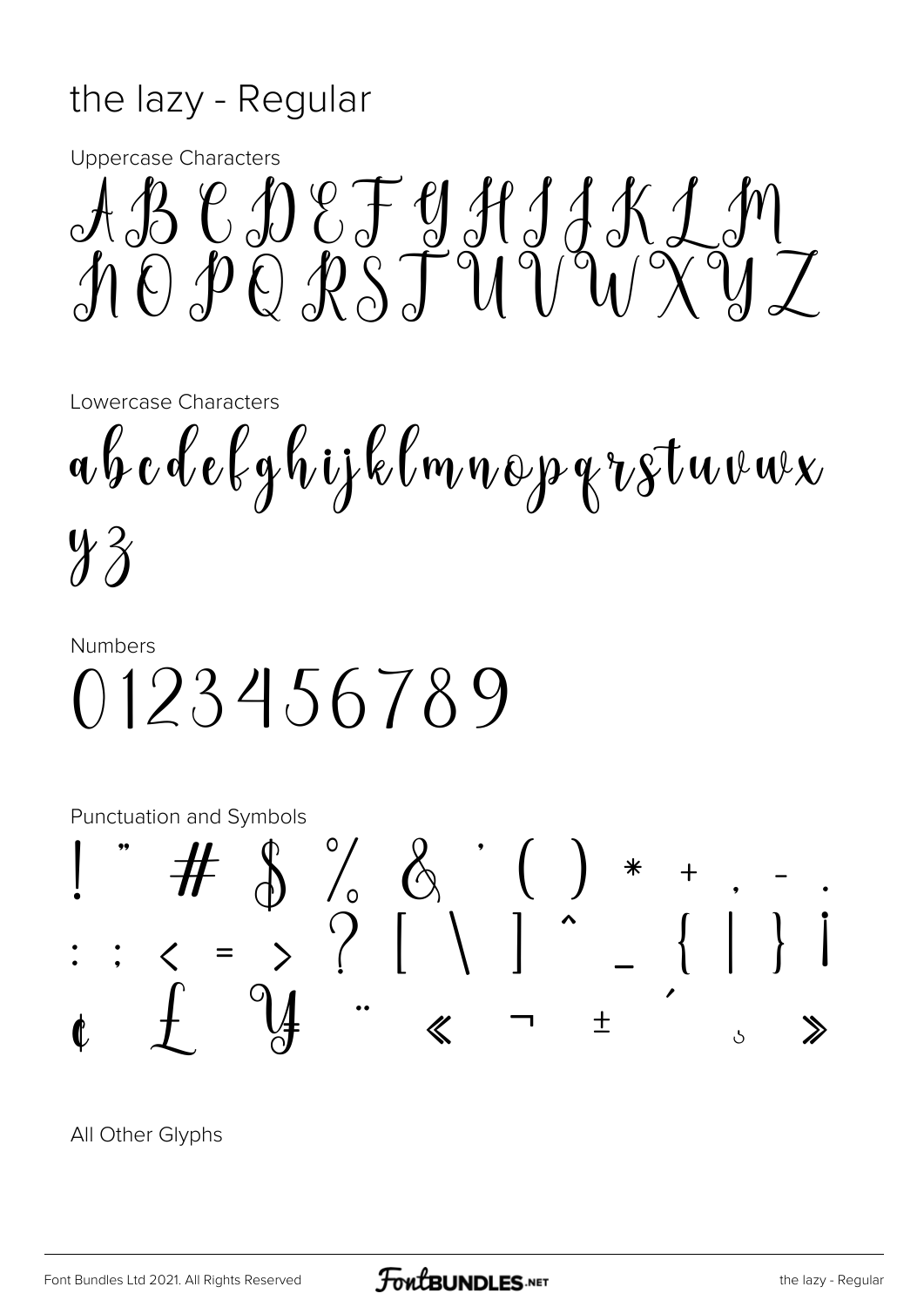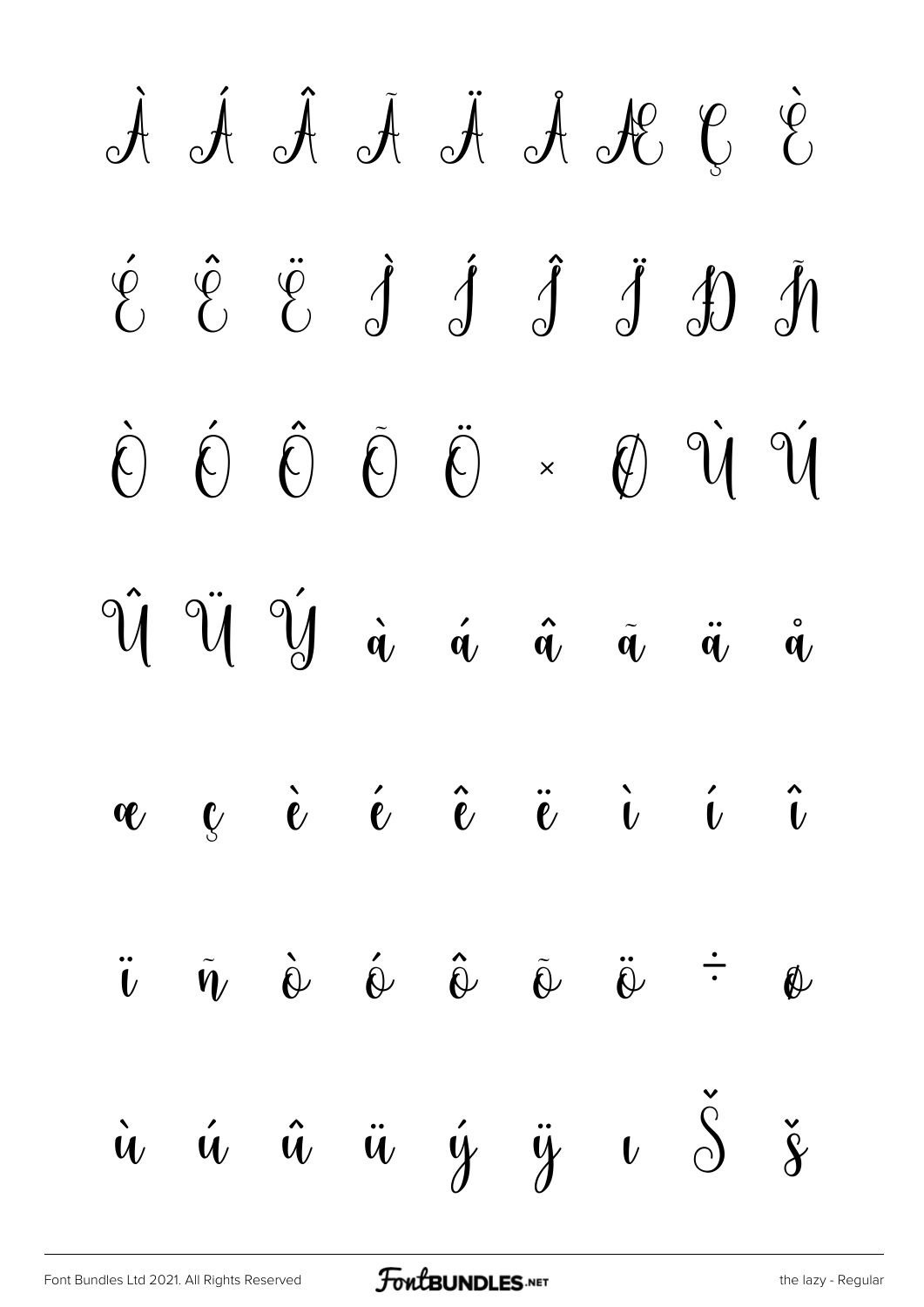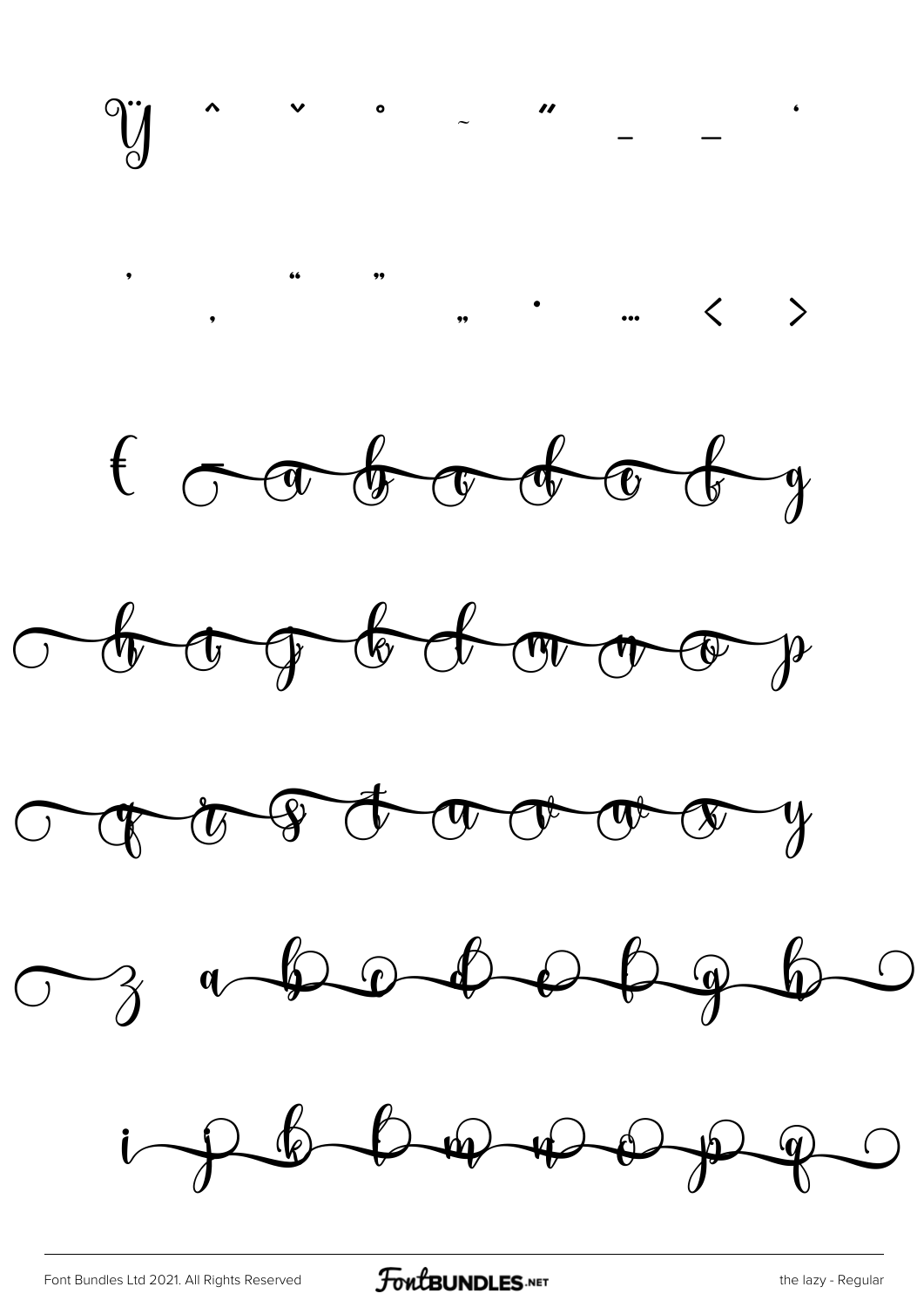











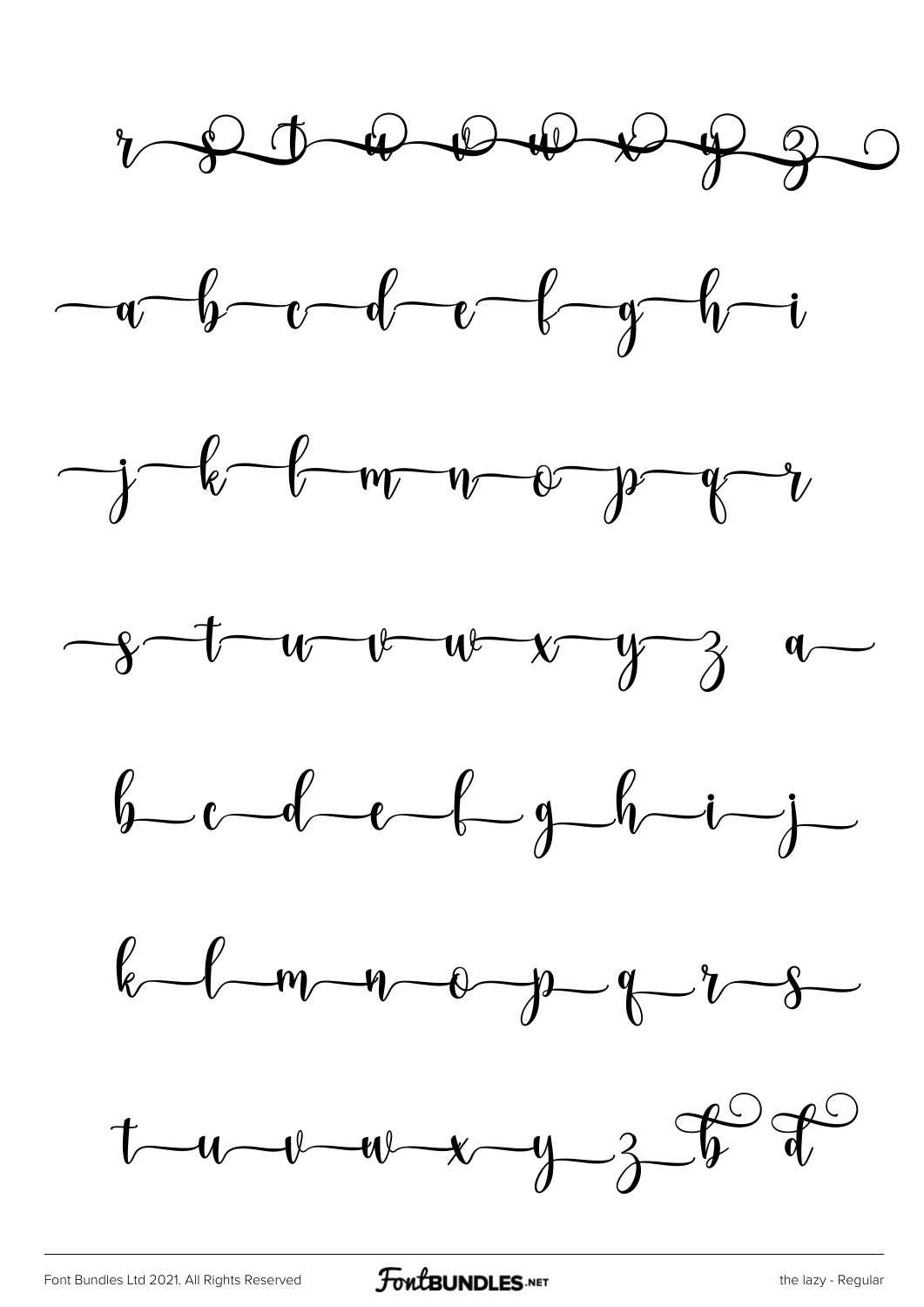$7000000$   $v_{003}$  $63$  oz  $63$  oz  $63$   $33$   $63$  iz iz jz  $\ell_3$   $\ell_3$  m3 m3 e3 p3 v3 v3 s3 uz vz wz xz yz zz w br  $v_1$  $\ell_v$  er gr $\ell_v$  ir jr kr $\ell_v$  mr  $wv$  or  $pv$   $qv$   $v$   $v$   $v$   $sv$   $tv$   $w$   $v$  $w_1$   $w_2$   $y_1$   $y_2$   $y_3$   $w_4$   $w_5$   $w_6$